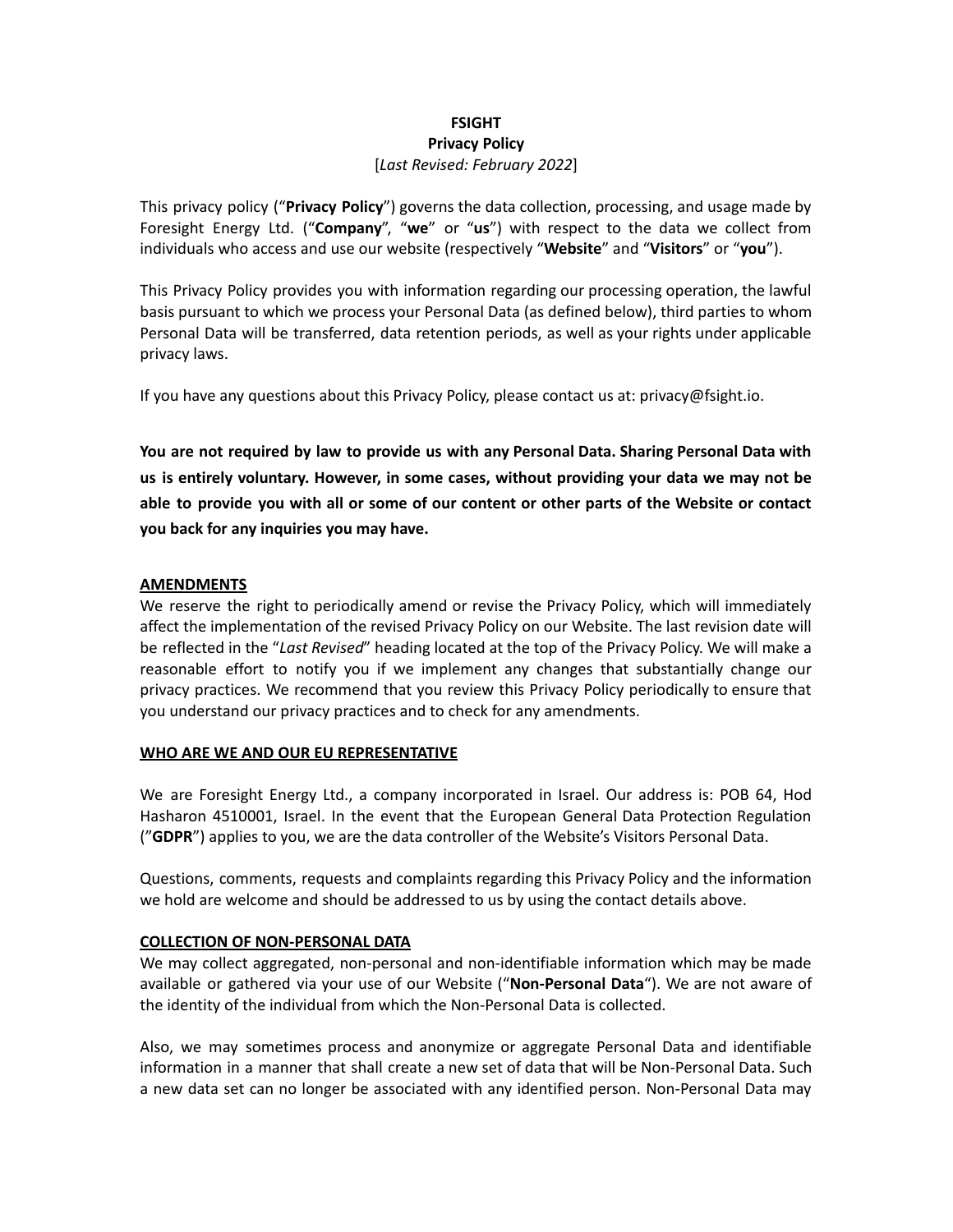be used by us without limitation and for any purpose, including for commercial, research, or statistical purposes, without further notice to you.

### **COLLECTION OF PERSONAL DATA**

During your use of the Website, we will collect individually identifiable information, namely information that identifies an individual or may with reasonable effort be used to identify an individual ("**Personal Data**"). This may include online identifiers (e.g., IP address, cookies, etc), name, emails, address etc., subject to applicable law. If we combine Personal Data with Non-Personal Data, we will treat the combined data as Personal Data.

#### **PROCESSING OF PERSONAL DATA – PURPOSES AND LAWFUL BASIS**

We have included in the table below information about which data is processed, how we process and use your data and the lawful basis for which we do so subject to applicable laws, including the GDPR.

| <b>Type of Data</b>                                                                                                                                                                                                                                                                                                                                                                                                                                                                                                                                                                        | <b>Purpose of</b>                       | <b>Processing Action</b>                                                                                                                                                                                                                                                                                                                                                                                                                                                                                                                                                                                                                                                                                               | <b>Lawful Basis</b>                                                                                                                                                                                                                                                                                                                                                                                                                                                     |
|--------------------------------------------------------------------------------------------------------------------------------------------------------------------------------------------------------------------------------------------------------------------------------------------------------------------------------------------------------------------------------------------------------------------------------------------------------------------------------------------------------------------------------------------------------------------------------------------|-----------------------------------------|------------------------------------------------------------------------------------------------------------------------------------------------------------------------------------------------------------------------------------------------------------------------------------------------------------------------------------------------------------------------------------------------------------------------------------------------------------------------------------------------------------------------------------------------------------------------------------------------------------------------------------------------------------------------------------------------------------------------|-------------------------------------------------------------------------------------------------------------------------------------------------------------------------------------------------------------------------------------------------------------------------------------------------------------------------------------------------------------------------------------------------------------------------------------------------------------------------|
|                                                                                                                                                                                                                                                                                                                                                                                                                                                                                                                                                                                            | <b>Processing</b>                       |                                                                                                                                                                                                                                                                                                                                                                                                                                                                                                                                                                                                                                                                                                                        |                                                                                                                                                                                                                                                                                                                                                                                                                                                                         |
| <b>Contact us</b>                                                                                                                                                                                                                                                                                                                                                                                                                                                                                                                                                                          |                                         |                                                                                                                                                                                                                                                                                                                                                                                                                                                                                                                                                                                                                                                                                                                        |                                                                                                                                                                                                                                                                                                                                                                                                                                                                         |
| If you voluntarily contact<br><b>us</b><br>in<br>any<br>manner,<br>whether<br>whether,<br>by<br>sending us an email or<br>through other means of<br>communications,<br>e.g.,<br>any online form available<br>on the Website, such as<br>"Contact us" you may be<br>asked to provide us with<br>your contact information<br>such as your full name,<br>address.<br>email<br><b>In</b><br>addition, you can choose<br>provide<br>with<br><b>us</b><br>to<br>additional information as<br>of<br>part<br>your<br>correspondence with us.<br><b>Online identifiers and other Technical Data</b> | <b>Addressing</b><br>your<br>inquiries. | We will collect and process<br>this data, store it in our<br>systems, and check it with<br>our contact history solely to<br>respond to your inquiries<br>and provide you with the<br>support or information you<br>have requested.<br>will<br><b>We</b><br>retain<br>our<br>correspondence with you for<br>as long as needed, subject to<br>applicable law. Note that<br>such correspondences can<br>be retained in databases we<br>use for this purposes and<br>which we bought from third<br>parties (i.e., SaaS platform<br>such as CRM). In such cases,<br>your data may be shared and<br>transferred to such third<br>parties.<br>For<br>more<br>information regarding data<br>transfer and sharing see<br>below. | In the event<br>vou<br>contacted<br>for<br>us<br>partnering<br>to<br>or<br>about<br>hear<br>our<br>products<br>or<br>services, we will do<br>under<br><b>SO</b><br>our<br>legitimate interest.<br>In such cases, where<br>rely<br>on<br>we<br>our<br>legitimate interest,<br>you are entitled to<br>object<br>such<br>processing based on<br>legitimate<br>our<br>if<br>interests<br>you<br>believe<br>that<br>your<br>rights<br>are<br>overridden by our<br>interests. |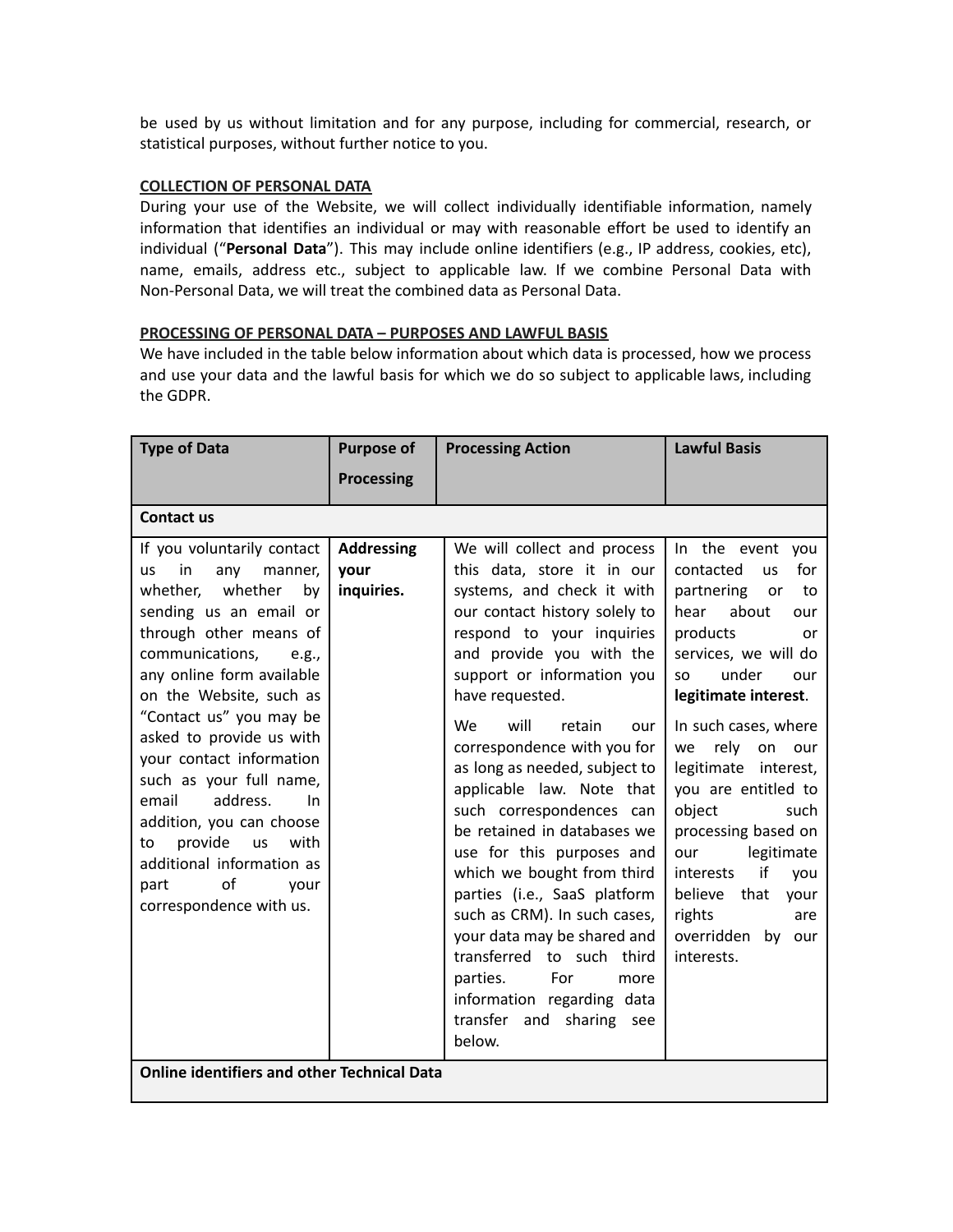| When you access our<br>Website or interact with<br>it, we may collect certain<br>identifiers,<br>online<br>including your IP address.<br>also<br>collect<br>We<br>may<br>technical<br>transmitted<br>device,<br>from<br>your<br>including: browser type,<br>version,<br>the<br>browser<br>pages of our Website that<br>you visit, the time and<br>date of your visit, the<br>spent on those<br>time<br>pages and other statistics. | Improving &<br>customizing<br>the Website,<br>safety,<br>security and<br>fraud<br>prevention of<br>our Website,<br>and<br>advertising<br>purposes. | We, directly or through the<br>use of third parties (i.e.,<br>cookies), will collect your<br>data,<br>aggregate<br>it<br>and<br>statistically<br>analyze<br>it,<br>generate reports based on<br>such analysis and retain<br>records of any such usage<br>data.<br>We process and retain this<br>data for enhancing your<br>experience and auditing and<br>tracking usage statistics and<br>traffic flow, customizing the<br>Website for you or adjusting<br>its content.<br>process it for<br>also<br>We .<br>protecting the security of<br>the Website, as well as our<br>third<br>parties'<br>rights<br>and<br>(subject to applicable law<br>requirements). | Processing<br>of<br>general, aggregated<br>and statistical data<br>the<br>for<br>proper<br>management of our<br>website and services<br>is based on the legal<br>οf<br>basis<br>our<br>legitimate interests<br>commercial<br>a<br>as<br><b>business</b><br>to<br>track<br>users who enter our<br>Website<br>for<br>the<br>mentioned<br>purposes.<br>When<br>we<br>use<br>third-party cookies<br>on the Website or<br>collect<br>online<br>identifiers for our<br>marketing activities,<br>we will obtain your<br>consent if required<br>under<br>applicable<br>law. |  |
|------------------------------------------------------------------------------------------------------------------------------------------------------------------------------------------------------------------------------------------------------------------------------------------------------------------------------------------------------------------------------------------------------------------------------------|----------------------------------------------------------------------------------------------------------------------------------------------------|---------------------------------------------------------------------------------------------------------------------------------------------------------------------------------------------------------------------------------------------------------------------------------------------------------------------------------------------------------------------------------------------------------------------------------------------------------------------------------------------------------------------------------------------------------------------------------------------------------------------------------------------------------------|---------------------------------------------------------------------------------------------------------------------------------------------------------------------------------------------------------------------------------------------------------------------------------------------------------------------------------------------------------------------------------------------------------------------------------------------------------------------------------------------------------------------------------------------------------------------|--|
| Subscribing to our newsletter list                                                                                                                                                                                                                                                                                                                                                                                                 |                                                                                                                                                    |                                                                                                                                                                                                                                                                                                                                                                                                                                                                                                                                                                                                                                                               |                                                                                                                                                                                                                                                                                                                                                                                                                                                                                                                                                                     |  |
| In the event we will offer<br>you to subscribe to our<br>email listing to receive<br>commercial<br>materials<br>such as newsletters, we<br>will collect and process<br>you email and name.                                                                                                                                                                                                                                         | <b>Marketing</b>                                                                                                                                   | We will use that information<br>for adding you our marketing<br>list and providing you with<br>information<br>and<br>news<br>regarding our products and<br>services via our newsletter.                                                                                                                                                                                                                                                                                                                                                                                                                                                                       | will<br>do<br>We<br>that<br>under your consent<br>as provided in the<br>οf<br>course<br>subscribing to the<br>newsletter list. You<br>always<br>can<br>withdraw<br>your<br>consent<br>by<br>contacting<br>us<br>as<br>detailed hereunder.                                                                                                                                                                                                                                                                                                                           |  |

## **HOW WE COLLECT INFORMATION**

Depending on the nature of your interaction with us (i.e., if you are just a Visitor of our Website), we may collect information as follows:

(i) *Automatically* – we may use cookies (as elaborated in the section below) or similar tracking technologies to gather some information automatically when you interact with the Website.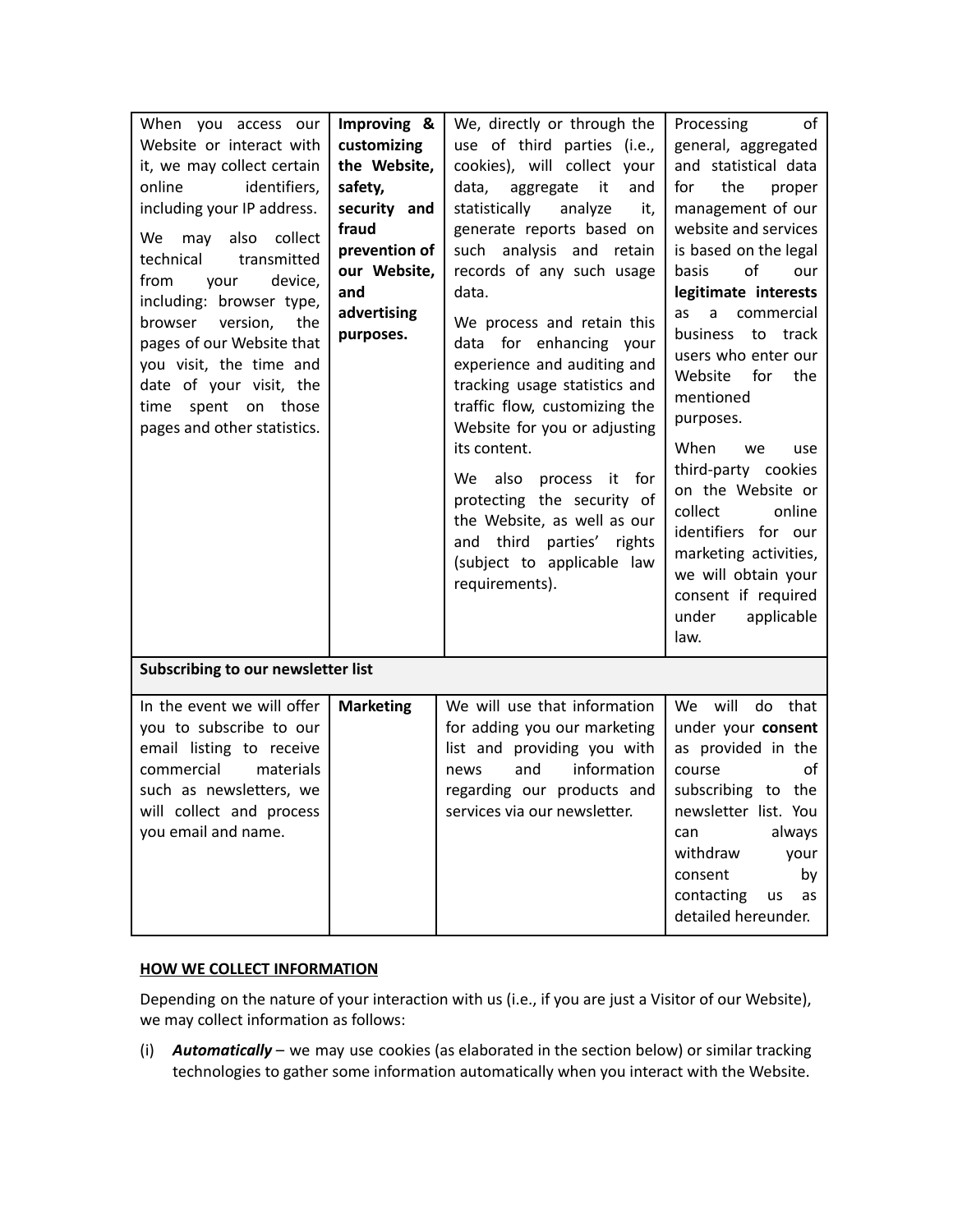(ii) *Provided by you voluntarily* – we will collect information if and when you choose to provide us with the information, such as communications with us through the "contact us" page, all as explained in this Privacy Policy.

# **COOKIES & OTHER TRACKING TECHNOLOGIES**

We or our third-party service providers may use cookies and other similar tracking technologies or methods of web and mobile analysis to gather, store, and track certain information related to your access of, activity and interaction with our Website.

A "cookie" is a small piece of information that a website assigns to your device while you access such website. Cookies are very helpful and may be used for a variety of different purposes. These purposes include, among other things, allowing you to navigate between pages efficiently, enabling automatic activation of certain features, remembering your preferences and making the interaction between you and our Service quicker, easier and smoother. Cookies are also used to help customize your experience and for advertising purposes (including personalized advertising). You can find out more information about cookies at [www.allaboutcookies.org.](http://www.allaboutcookies.org/)

| <b>Cookie</b> | <b>Purpose</b>          | <b>Privacy Policy</b>                                                                         |
|---------------|-------------------------|-----------------------------------------------------------------------------------------------|
| YouTube       | Targeting & Advertising | https://www.youtube.com/yt/about/policies/#co<br>mmunity-guidelines.                          |
|               |                         | https://support.google.com/youtube/topic/28032<br>40?hl=en&ref_topic=6151248,3230811,3256124, |

#### **The third-party cookies used on our Website are as follows:**

Most browsers will allow you to erase cookies from your computer's hard drive, block acceptance of cookies, or receive a warning before a cookie is stored. However, if you block or erase cookies your online experience may be limited.

Please see the following links for more information with respect to how you can block or erase cookies via your particular browser: Google [Chrome](https://support.google.com/chrome/answer/95647?hl=en); [Firefox](https://support.mozilla.org/en-US/kb/enable-and-disable-cookies-website-preferences); Internet [Explorer](https://support.microsoft.com/en-gb/help/17442/windows-internet-explorer-delete-manage-cookies); [Safari](https://support.apple.com/kb/PH21411); [Edge](https://privacy.microsoft.com/en-us/windows-10-microsoft-edge-and-privacy); [Opera](http://www.opera.com/help/tutorials/security/cookies/).

## **SHARING DATA WITH THIRD PARTIES**

We do **not** share any **Personal Data** collected from you with third parties or any of our partners except in the following events:

- **Legal Requirement -** We will share your information in this situation only if we are required to do so to comply with any applicable law, regulation, legal process, or governmental request (e.g., to comply with a court injunction, comply with tax authorities, etc.);
- **Policy Enforcement** We will share your information, solely to the extent needed to (i) enforce our policies and agreements; or (ii) to investigate any potential violations thereof, including without limitations, detect, prevent, or take action regarding illegal activities or other wrongdoings, suspected fraud or security issues;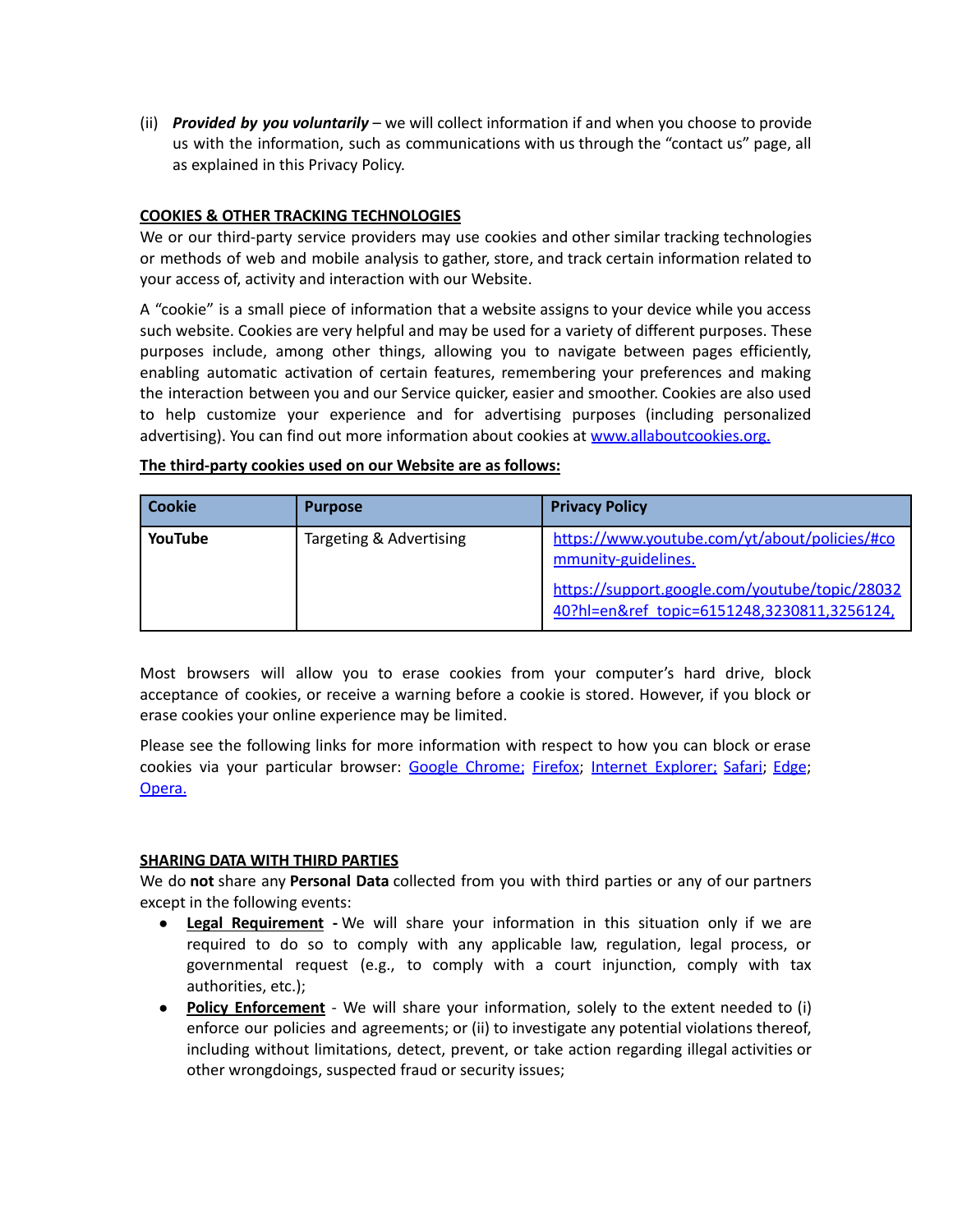- **Company's Rights** We will share your information to establish or exercise our rights, to prevent harm to our rights, property, or safety, and to defend ourselves against legal claims when necessary, subject to applicable law;
- **Third Party Rights** We will share your information, solely to the extent needed to prevent harm to the rights of our users, yourself, or any third party's rights, property, or safety;
- **Service Providers** We share your information with third parties that perform services on our behalf (e.g. customer service, tracking cookies, servers, service functionality, marketing, and support, etc.) these third parties may be located in different jurisdictions.
- **Corporate Transaction** *-* We may share your information in the event of a corporate transaction (e.g. sale of a substantial part of our business, merger, consolidation or asset sale). In the event of the above, our affiliated companies or acquiring company will assume the rights and obligations as described in this Privacy Policy;
- **Authorized Disclosures** *-* We may disclose your information to third parties when you consent to a particular disclosure. Please note that once we share your information with another company, that information becomes subject to the other company's privacy practices.

# **YOUR DATA SUBJECTS' RIGHTS UNDER PRIVACY PROTECTION LAWS**

Depending on your jurisdiction and the laws applicable to you, data protection and privacy laws provide you with the ability to exercise certain rights regarding your Personal Data that we process. The principal rights includes the right to access your Personal Data; the right to ensure your Personal Data is accurate, complete and up to date; the right to have your Personal Data amended or otherwise deleted; the right to object to the processing of your Personal Data; the right to send or "port" your Personal Data; the right to file a complaint with a supervisory authority in your jurisdiction; and the right to withdraw consent, subject to legal or contractual restrictions and reasonable notice;

If you wish to exercise any or all of the above rights, please send us email at: [info@fsight.io.](mailto:info@fsight.io)

If we are unable to provide you with the information that you asked for, we will endeavor to explain the reasoning for this and inform you of your rights. We reserve the right to ask for reasonable evidence to verify your identity before we provide you with any such information in accordance with applicable law.

## **DATA RETENTION**

Unless you instruct us otherwise, and subject to applicable laws, we retain the Personal Data we collect for as long as needed to provide our Website and the associated services and to comply with our legal obligations, resolve disputes and enforce our agreements, if applicable.

## **SECURITY**

We use physical, technical, and administrative security measures for the services that we believe comply with applicable laws and industry standards to prevent your information from being accessed without the proper authorization, improperly used or disclosed, unlawfully destructed or accidentally lost.